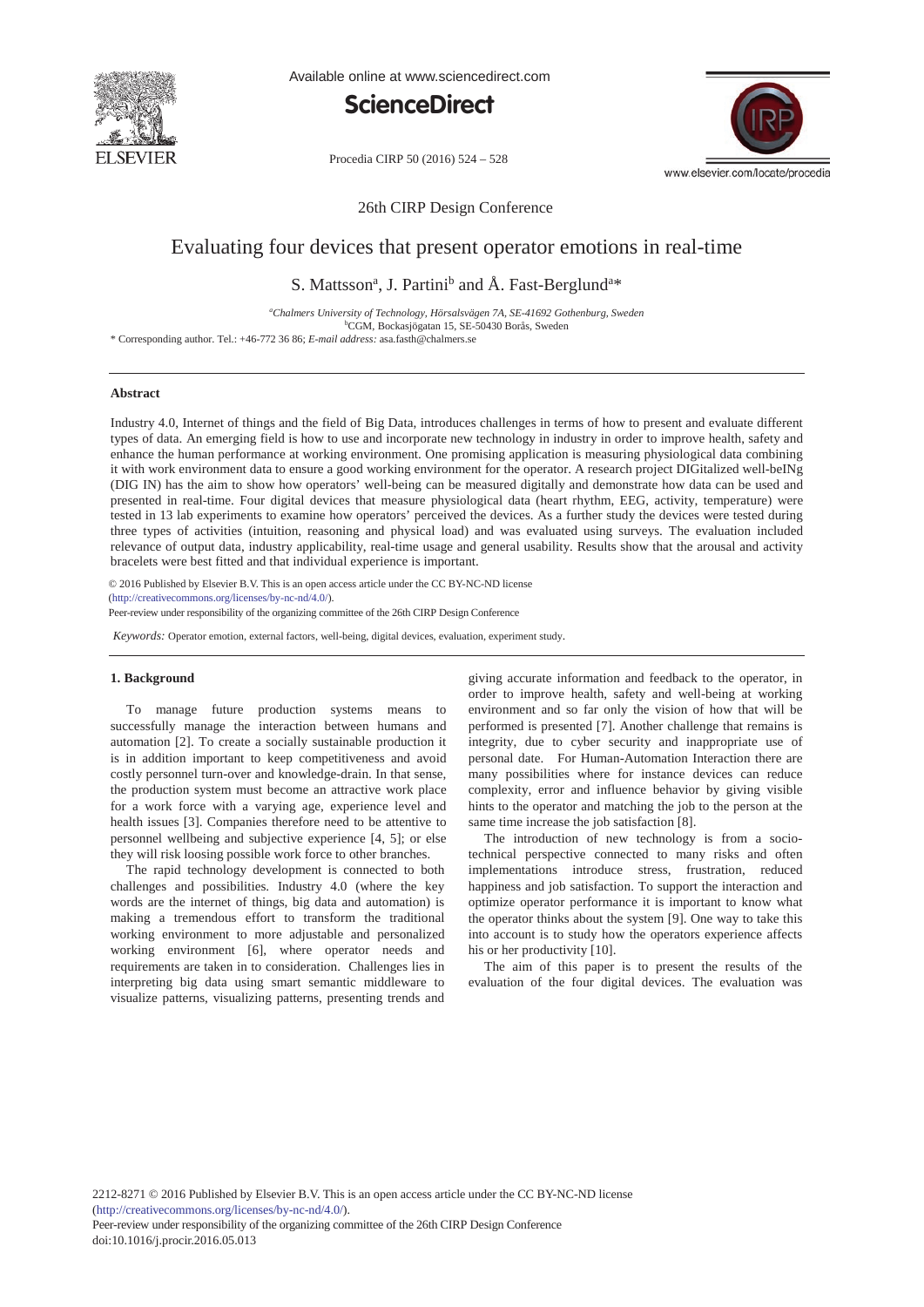centered on relevance of output data, industry applicability, real-time usage and general usability.

#### **2. Measuring operator emotion**

#### *2.1. Operator emotion*

During recent years studying human emotions have been come more interesting (experienced emotions and reactions) [11]. By studying how operator emotion relates to the task it is possible to study stress, frustration and boredom and thereby reducing/minimizing the number of errors that can arise due to this [10]. Individual difficulties in assessing and describing one's own emotions have been noted by many researchers [12]. These difficulties suggest that emotions lack distinct borders, which makes it hard for individuals to discriminate one emotion from another. This indicates correlations between different emotions which researchers address by dimensional models of affect [1]. Russell proposed a structured model of affect states [13], which included the two dimensions of emotion: arousal and valence. Arousal is portrayed in an individual's activity and alertness, galvanic skin response (GSR) and by scales such as wide-awake/sleepy and excited/calm [14]. The dimensions are visualized in Figure 1 [1, 13] where arousal is on the vertical axis and valence on the horizontal axis.



Fig. 1. Russell´s Circumplex Model of affect [1].

Changes in emotion, motivation, habits and attitude have been successfully investigated by studying the changes in the sympathetic branch of the Autonomic Nervous System (ANS) [15, 16]. This has been done by looking at Skin Conductance (SC) which is a measure of the Electro Dermal Activity (EDA) to measure human arousal, attention and cognitive effort [15]. As the sensors are both cheap and can be measured reliably [15], the method can easily be conducted. EDA does however not measure one exact emotion but instead serves as a general indicator for arousal, attention, habituation, preferences and cognitive effort [15, 16].

Since ANS signals could be due to reactions to the situation (noise in background, people walking by) and not to

the task itself there is also a difference between participants being passive and active during a measurement [15, 16]. If a person is active like for instance giving a speech, the ANS results could be connected to the action of giving a speech (physiological changes while talking, producing a higher voice) and not the physiological response to the situation.

Another way of measuring ANS is to measure heart rate variability (HRV) [17, 18]. This measurement was a promising measurement to predict sudden cardiac death in 1995. Challenges with this measurement then were to now what the HRV meant and studies indicated that the meaning of the data was more complex than previously believed. Another way to study ANS signals is to measure respiratory factors i.e. breathing activities [19]. Breathing have been connected to emotions e.g. anger, anxiety, disgust and surprise. The same study showed that HRV have been connected to anger, anxiety, disgust, embarrassment as well as some positive emotions e.g. contentment, happiness and joy.

In terms of digital interaction, measures of EEG have become interesting in order to study facial expressions and vocal intonations [20]. EEG measures have also been used as a tool to differentiate positive and negative emotions [21].

# *2.2. Four devices*

Four devices were chosen to measure operator emotion. The selection of devices was based on their possible application in industry applications (complex production). The aim was also to choose devices that measure different types of physiological data. The four devices were (Fig 2):

**1. Arousal bracelet (Empatica):** measuring blood volume (BVP), heart rate variability (HRV), accelerometer and scin conductance (galvanic scin response, GSR) and temperature (TMP).

**2. Breathing activity (Spire):** Measures breathing activity in the body by abdominals and lungs move. Three types av activities are chategorized: calm, tense and focused.

**3. Activity bracelet (Sony smartband 2)**: Heart rate variability (HRV). The data is categorized according to three stress levels.

**4. Brain activity (EPOC+):** EEG through: focus, activity, interest, arousal, relaxation and stress level.



Fig. 2: The four devices 1-4 (top to bottom) and visualizations of their outputs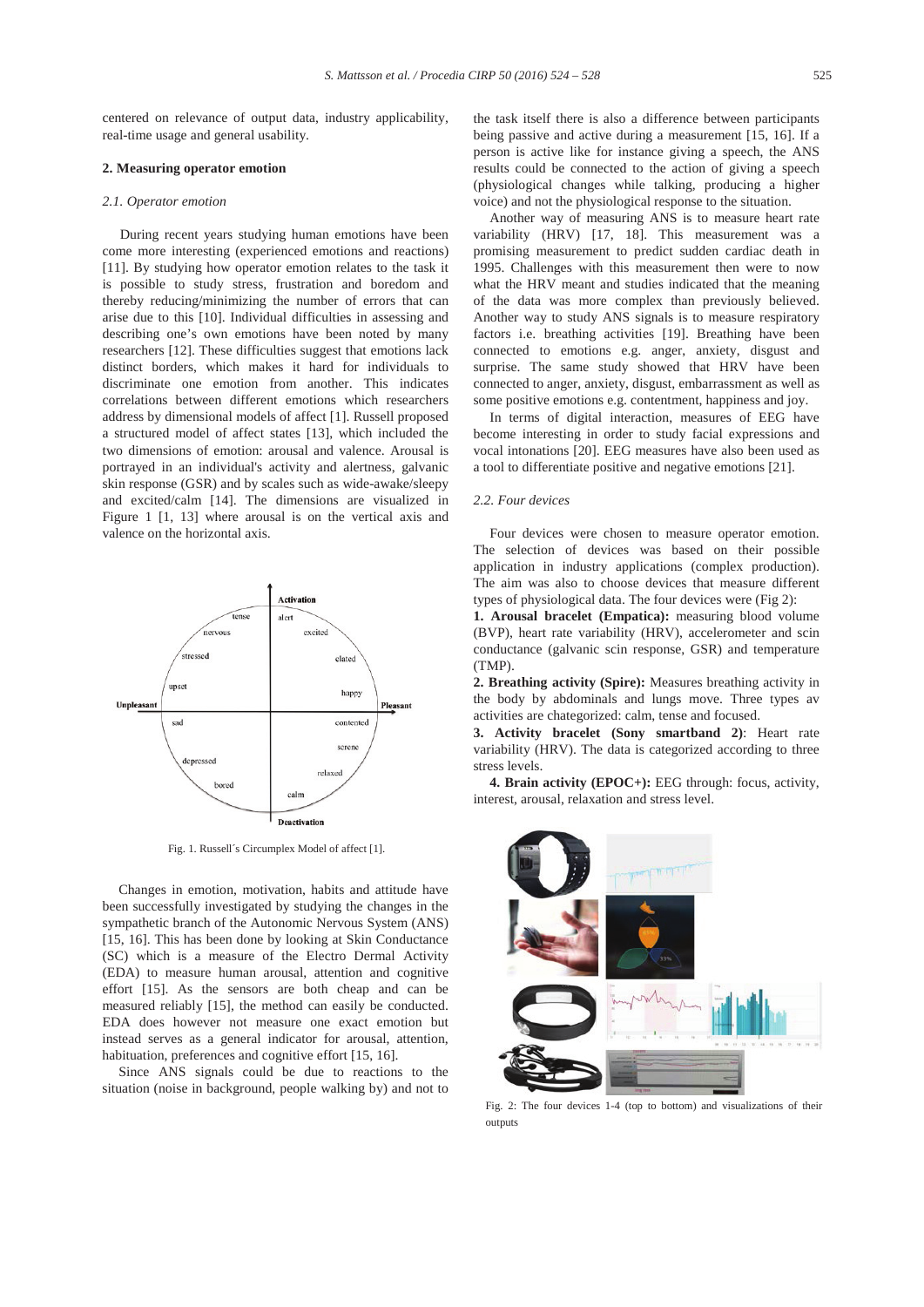# **3. Evaluation**

Evaluation comprised 13 experiments and 5 user studies. The user studies included describing participants' first impression of the device and then (one week later) using it while practicing three types of activities (intuition, reasoning and physical load). The aim of the experiment was to find our which device was preferred and why by participants and the aim of the user studies was to get a more detailed view of what participants thought about using the devices and what emotion was connected to the activities.

# *3.1. Lego experiment*

As a first step, 13 experiments were carried out to test how the operator perceived the devices and the presentation of the physiological data that was shown in their own soft-ware. The operators assembled eight lego gearboxes and were affected during the first four assemblies by changes in the physical environment. The experiments were carried out at Chalmers Smart Industry lab (CSI-lab) and the sample included the following groups:

- Three age groups:  $\langle 30, 30 \rangle x \langle 40, 40 +$  distributed evenly
- 30 percent females and 70 percent men
- 5 novices, 4 average and 4 experts in assembling that specific gear box.

The last device (brain activity, EPOC+) was not included in the experiment



Fig. 2. Assembly station at Chalmers Smart Industry Lab

After the experiment participants watched the output from the software and were asked which device and physiological data they thought was the most and the least relevant, and why. The experiment results showed that data from device 1 and 3 was most relevant for the participants. However physiological data from device 3 and 2 was rated by participants as the least relevant. When asked why the preferred and not preferred a device participants stated that their choice was based on how they perceived themselves. For instance one participant said that she normally does not sweat (and was in general very cold) but that she was very used to recognizing change in her heart rate, which is why she preferred device 3 (activity bracelet). Some participants that preferred physiological data presented from device 1 stated that all devices could be interesting in the long term but that nr 1 seemed more relevant due to its detail level.

#### *3.2. User studies*

Five students took part in the user studies testing the devices. First impressions were captured in a survey studying the exterior and the initial perception of the devices. Then three activities were performed and an additional survey was filled in. The survey included questions regarding how well participants' emotion fitted with the devices output data. The three activities *intuition, reasoning* and *physical load* were chosen due to that intuition is often used in assembly [22], that complex problem solving (reasoning) might show different values (cognitive load) [15, 16]. *Physical load* was included due to that production work have been perceived as complex due to both cognitive and physical load [23].

Results showed that the devices were best fitted to participants' own emotions (experience of the activity) during the *physical load* activity. Next best was *reasoning* and the least best was *intuition*. During the *reasoning* activity participants read/wrote theory or did cognitively demanding schoolwork. They stated that they felt focused during that activity and calm during the *intuition* activity. During the *intuition* activity participants were checking Facebook and watching Youtube clips.

Device 2 (breathing activity) was the least sensitive to the activities in general but showed good correspondence to *reasoning* and *physical load* activity. Device 3 was the only device participants considered using both at home and at work.

In general participants thought that the devices showed corresponding results between measured emotion and experienced but that it sometimes did not fit at all. One participant stated that it seemed like the device (number 3) were more connected to physical activity than to cognitive stress or load.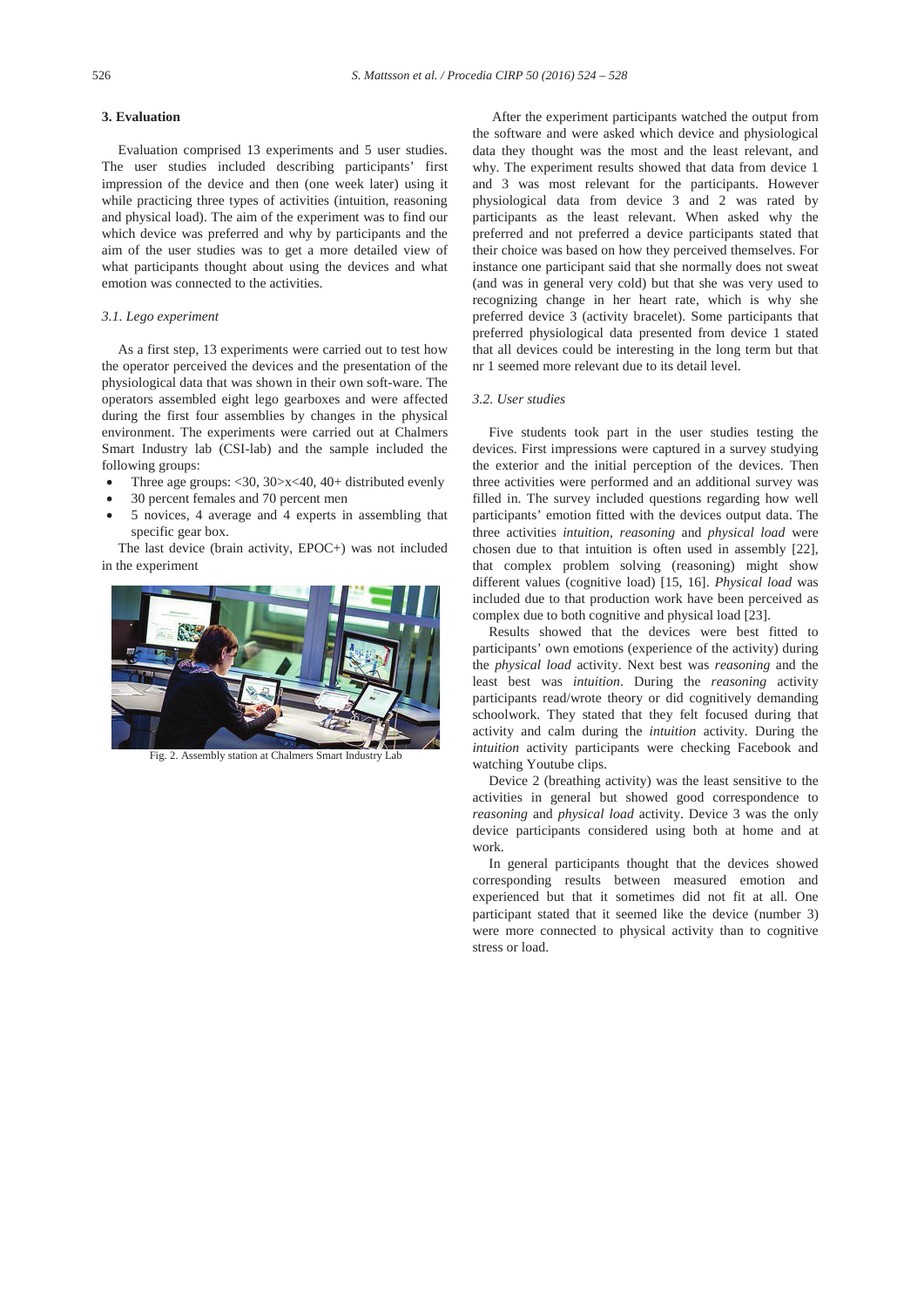#### *3.3. Summary of results*

The evaluation is summarized in Table 1.

| <b>Device</b> | Table 1: Evaluation of four devices measuring emotion in real-time<br>Relevance of | <b>Industry</b> | <b>Real-time</b> | General     |
|---------------|------------------------------------------------------------------------------------|-----------------|------------------|-------------|
|               |                                                                                    |                 |                  |             |
|               | output data                                                                        | applicability   | usage            | usability   |
| 1. Arousal    | Requires                                                                           | Feels like it   | Sensitive        | Feels       |
| bracelet      | further tests to                                                                   | could brake     |                  | technical   |
|               | understand                                                                         | easily          |                  |             |
|               | what the data                                                                      |                 |                  |             |
|               | means                                                                              |                 |                  |             |
| 2. Breathing  | Unreliable                                                                         | Robust but      | Takes time       | Easy to use |
| activity      | and not                                                                            | would get       | before           | (the mobile |
|               | relevant                                                                           | dirty quickly   | registering      | app was     |
|               |                                                                                    |                 | data             | very user   |
|               |                                                                                    |                 |                  | friendly)   |
| 3. Activity   | Reliable                                                                           |                 | Sampling         | Easy to use |
| bracelet      |                                                                                    |                 | frequency        | and         |
|               |                                                                                    |                 | should be        | discrete    |
|               |                                                                                    |                 | higher           |             |
| 4. Brain      | The different                                                                      | Complex to      |                  | Usable and  |
| activity      | factors does                                                                       | prepare and     |                  | easy but    |
|               | not give more                                                                      | use, not        |                  | set-up time |
|               | data than the                                                                      | robust          |                  | was high    |
|               | other devices                                                                      |                 |                  |             |

# Table 1: Evaluation of four devices measuring emotion in real-time

# **4. Discussion**

The aim of the paper was to evaluate four digital devices that measure operator emotion in real-time. It was seen that the output data were reliable for the arousal and bracelet but that more studies are needed to investigate what the results mean and how individual threshold values could be set. Regarding industrial applicability only the activity bracelet seemed appropriate. Regarding measuring emotion in realtime the activity bracelet should have an increased sampling rate. All devices, except the arousal bracelet were seen as easy to use (which could be due to that they are commercially developed).

The evaluation also showed that different activities could give more reliable answers than others. To some extent the devices seemed better fit to measure *physical load* and *reasoning* than *intuition*. However, this could depend on the choice of task. In the user studies the participants used the Internet and did not perform assembly tasks, which could be one reason for why the correspondence was not high (however, participants stated that the task they chose felt appropriate to measure the *intuition* activity).

#### **5. Reflections**

Measuring emotion is complex since the physiological measures are connected to several activities (both cognitive and physical) [15, 16] and therefore more research is needed to further study how and if emotion can be measured in realtime in an objective way.

The results can be used to suggest how devices could be used in an industrial or semi-industrial application. It is interesting to regard how the different types of data could be visualized. There is a big potential in this since the device in itself is not expensive. If data can be connected to threshold values (for each individual) it can give a signal to the operator e.g. when it is time to take a break. A demonstrator should present data according to the operators' preferences and should include a function that notifies the operator when a threshold is breached and suggest to him/her an action. This could strengthen the work towards social sustainability and increased well-being at the workplace [3-5].

There are many opportunities and risks connected to studying new technology. In a comparison of activity and pulse bracelets a journalist writes that the devices present different output data (although stated that they do measure the same data) [24]. Probably the difference was due to the quality of the bracelets and that different devices could be better for some operators/persons. This was also seen in previous measurements were the arousal data had different amplitudes depending on the persons electro dermal sensitivity and body temperature [25, 26]. In a production context the gathered physiological data should be made visible only to some people, considering threats to their integrity.

Future work includes identifying interesting cognitive and physical activities and analyzing how those activities could be measured. Due to that digitalization suggests that more technical devices will be connected to each other it is also possible to combine measurements from several devices (seen in [27]). The first step is to identify interesting tasks and then their emotion signatures need to be investigated.

## **6. Conclusions**

This study provides a first step to see if commercial devices can be used in industry. Results indicate that the arousal and activity bracelet are best fitted for further use and that it is important to take into account what activities are tested during an evaluation. An important finding was that experiment participants chose the most relevant device depending on how they experienced themselves. The study therefore points towards that individual experience are important when studying what devices could be used to study emotions in real-time.

# **Acknowledgements**

This work has been carried out within the Sustainable Production Initiative and the Production Area of Advance at Chalmers. The support is gratefully acknowledged. The work has been part of the following research project DIG IN, which has been supported by VINNOVA.